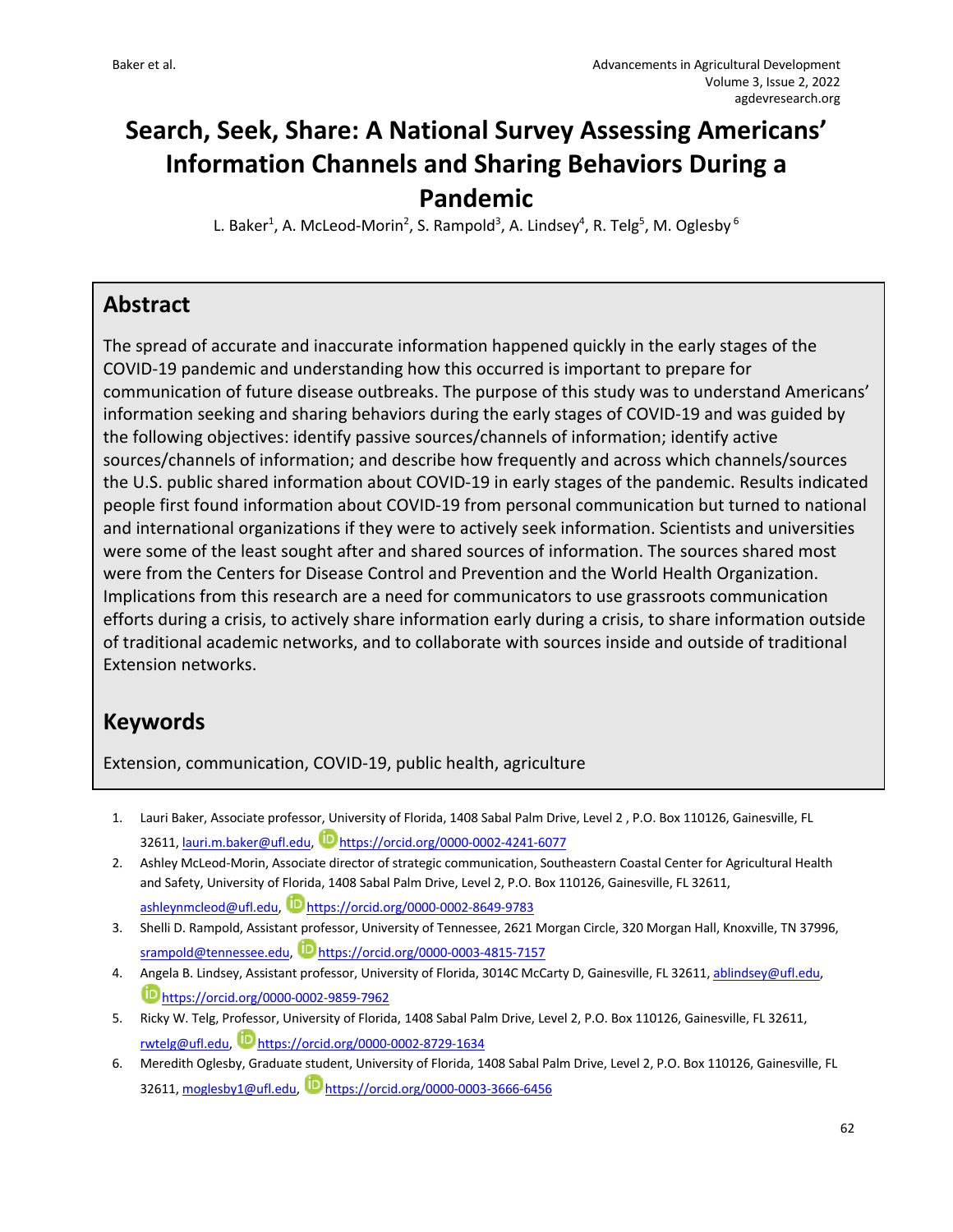## **Introduction and Problem Statement**

The presence of infectious, zoonotic diseases is increasing and could pose significant impacts to the agricultural industry, particularly in sectors of the industry that involve animals. Policies and disease management will need a more proactive approach in order to address zoonotic diseases while ensuring an abundant food supply (Rohr et al., 2019). The full impact of an emerging infectious disease was exemplified during the COVID-19 pandemic. The novel coronavirus disease (COVID-19) was first identified in Wuhan China in late 2019 and spread rapidly through more than 160 countries, reaching the United States in late January. The impacts of COVID-19 surpassed the usual impacts of typical disease outbreaks and affected areas of science, entertainment, politics, economy, education, and more in countries around the world (Sahin et al., 2020). The World Health Organization (WHO) declared COVID-19 as a pandemic in March, followed by the United States declaring COVID-19 a national emergency, which allowed Americans to access federal support. Over the next few weeks through March and April, the United States experienced school closures, stay-at-home orders, economic turmoil, and individual and community interventions (American Journal of Managed Care [AMJC] Staff, 2020).

COVID-19 impacted the health of people around the world, as well as impacted the economy through job and income loss due to widespread business closures and decreased spending while people were staying at home. Additionally, COVID-19 brought about changes in public purchasing and consumption behaviors. The shelves at grocery stores were often emptied as people stocked up on household goods and cooked more frequently at home (Clements, 2020). The purpose of the current study was to understand the public's information seeking and sharing behaviors during these early stages of COVID-19.

## **Theoretical and Conceptual Framework**

Information seeking behaviors, information channels, and sources impact a person's understanding of risk communication and, therefore, guided the conceptual framework of this study. The perception of a risk can impact the goals of an organization, making effective risk communication particularly important for health organizations or state and federal governments during a public health crisis (Covello & Sandman, 2001). The groundwork for trust in risk communication is laid between the community and the organization dealing with the risks involved (Telg, 2019).

Communication messages during a public health crisis should be carefully crafted, and the source and channel used for the message should be thoughtfully matched (Liu et al., 2011). Communication channels are the method in which a message is shared, including print media, online media, and social media; communication sources refer to the sender of the message, which could be an organization or an individual. Providing communication messages on targeted channels is only half of the process. Understanding the seeking and processing tactics that individuals use when confronted with messages can provide insight on the impact of the message. Bates (2005) described differences between active vs. passive information as simply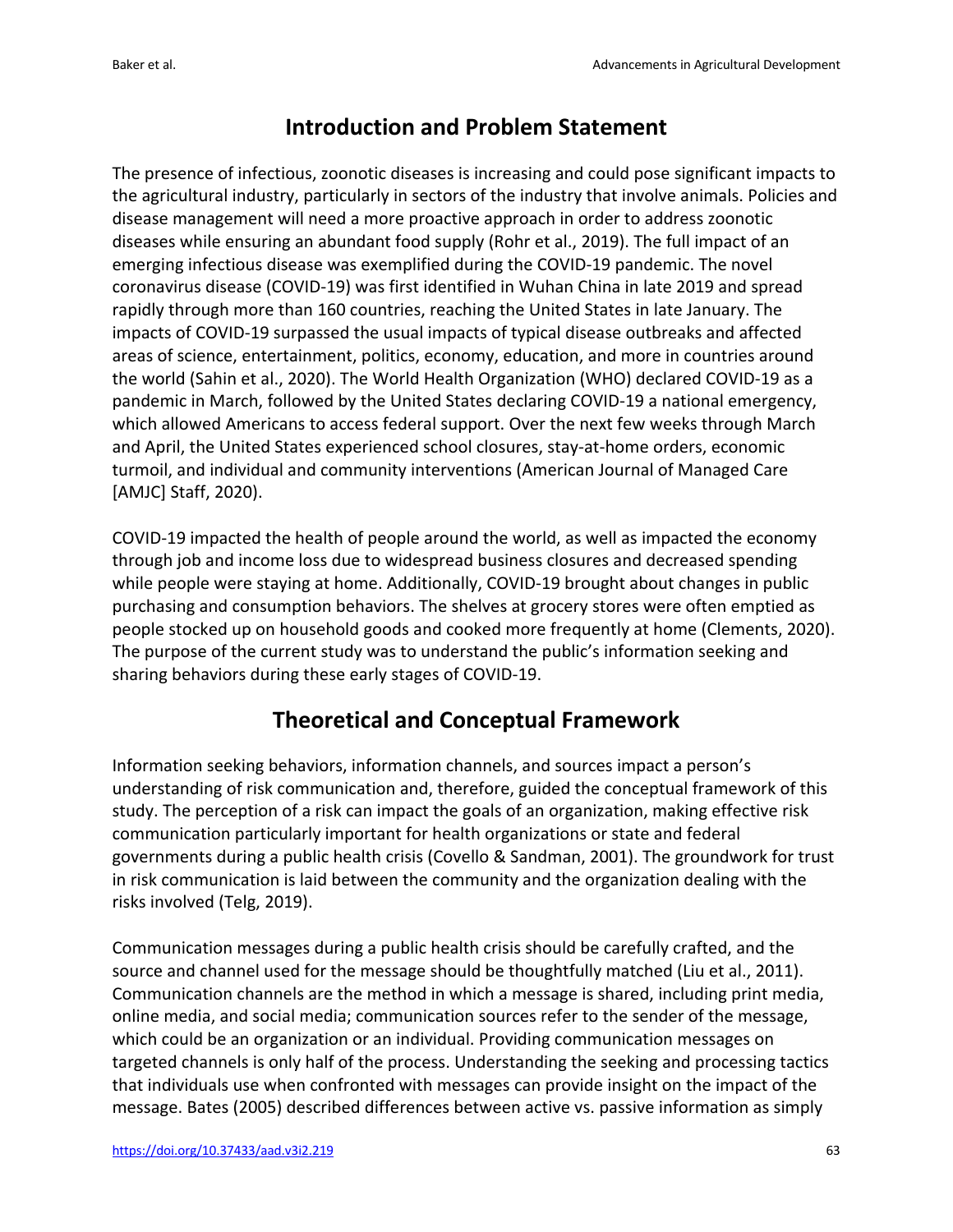the act of an individual acquiring information about a topic versus passively taking in information. Bates (2005) further defined differences through types of behaviors associated with each. Awareness and monitoring are often considered passive behaviors, whereas searching and browsing are considered active behaviors. Curiosity and browsing often lead to directed searching or actively seeking information to answer specific questions (Bates, 2005). Kahlor et al. (2006) stated that active information seeking tends to be more purposeful and leads to more systematic processing of information.

As the agricultural industry proactively prepares for future disease outbreaks or pandemic situations, crisis communication should be considered. Two-way communication is particularly important during a pandemic or public health crisis, such as COVID-19. Covello (2003) recommended seven best practices for communication in a public health crisis, which include the following: (a) involve stakeholders as partners; (b) listen to all parties involved; (c) be truthful and transparent; (d) collaborate with other credible sources; (e) provide information to the media; (f) be compassionate and clear; and (g) plan ahead.

The information sources and channels used to communicate during a crisis warrant consideration as these can impact an individual's perception of the crisis (Nguyen et al., 2017). During natural disasters, the public has found traditional news sources, such as printed news, to be more credible (Endsley et al., 2014). COVID-19 occurred in the most technologically advanced time in history, which enabled the transfer of information to spread quickly through traditional and emerging channels. Rapidly increasing infection rates signified a need to provide knowledge and best practices "at a pace equal to or better than the spreading epidemic" (Chan et.al., 2020, p. 1). Popular social media channels were utilized including Facebook, Instagram, and Twitter, all of which are commonly used to disseminate information. Early in the pandemic, the social media platform TikTok included users posting videos of a coronavirus dance, which featured moves that mirrored the steps for preventing the spread of COVID-19 (Wang, 2020). The platform also had inaccurate and culturally insensitive messages related to COVID-19 (Kenyon, 2020). The WHO saw this as an opportunity and joined the platform to spread valid health communication related to COVID-19 (Brown, 2020).

### **Purpose**

The purpose of this study was to understand the U.S. general public's information seeking and sharing behaviors during the early stages of the COVID-19 pandemic, specifically to learn what information sources were passive and which were active in an effort to understand how to reach the public with purposeful communication during a zoonotic disease pandemic. The following objectives guided this study:

- 1. Identify the passive sources/channels of information used by the U.S. public in the early stages of the COVID-19 pandemic.
- 2. Identify the active sources/channels of information used by the U.S. public in the early stages of the COVID-19 pandemic.
- 3. Describe how frequently and across which channels the U.S. public shared information about COVID-19 in the early stages of the pandemic.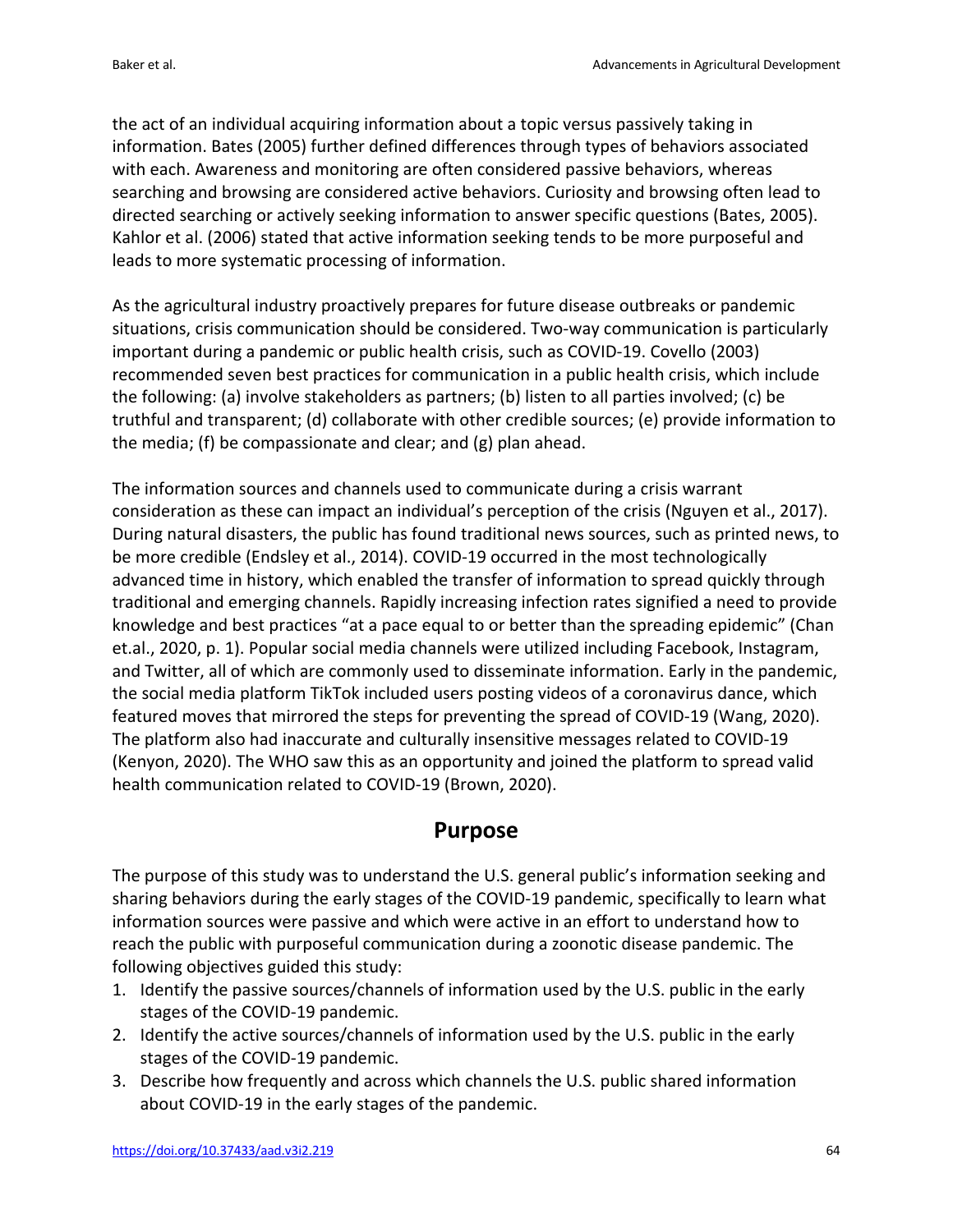## **Methods**

An online survey research design was utilized. A third-party company, Qualtrics, was consulted to obtain a nonprobability opt-in sample of U.S. residents 18 years of age or older. This approach is commonly used to make population estimates (Baker et al., 2013) and has become common in research examining public opinion of emerging issues due to increased access to internet, relatively low cost of online surveys, and higher response rates (Dillman et al., 2014). An online link was distributed to 4,935 U.S. residents during the second and third weeks of March, 2020. Attention filters (e.g. "select strongly agree for this answer") were used to identify respondents not paying attention. Respondents who did not complete all items of the instrument or did not select the appropriate answer to attention filters were excluded from analyses. Useable responses were obtained from 1,512 residents (31% participation rate). Potential exclusion, selection, and non-participation biases can limit the use of nonprobability samples (Baker et al., 2013). To minimize impacts, post-stratification weighting methods (Kalton & Flores-Cervantes, 2003) were executed *post hoc* to balance results based on 2010 Census data to accurately approximate to the population (Baker et al., 2013).

An original researcher-designed questionnaire was the instrument for this study; it was reviewed for face and content validity by a panel that consisted of faculty and staff at the University of Florida and its One Health Center of Excellence. The instrument was reviewed for content accuracy, clarity of wording, readability, and survey flow (Colton & Covert, 2007). A pilot test (*n* = 50) was conducted to examine preliminary data distribution and ensure functionality of built-in survey logic. This instrument was a part of a larger study; four sections of the questionnaire used to meet the objectives of this study: (a) information search frequency; (b) active and passive use of information sources; (c) information sharing frequency; and (d) use of information-sharing networks and sources. Respondents' information-search frequency was assessed using a single item to gauge how frequently they sought information about COVID-19 the month prior to the study. Responses were collected using a 5-point ordinal scale: 0 = *never;* 1 = *rarely (1-2 times);* 2 = *occasionally (3-4 times);* 3 = *often (5-6 times);* 4 = *very often (more than 6 times).* To identify the channels through which respondents had passively received information about COVID-19, they were asked to indicate, by checking all that apply, where they had seen or heard information about COVID-19 during the past month. Active information-seeking behavior was assessed using 24 items designed to capture respondents' likeliness of use for both the source and method of delivery (e.g., "Department of Health websites," "social media posts from the Department of Health," etc.). Responses were collected using a 5-point Likert scale: 1 = *very unlikely;* 2 = *unlikely;* 3 = *neither likely nor unlikely;* 4 = *likely;* 5 = *very likely.* To assess information-sharing frequency, respondents were first asked to indicate if they had shared any information related to COVID-19 the month prior to the study (1 = yes; 2 = no). Respondents who had shared information were then asked how frequently they had done so. Responses were collected using the same, previously mentioned frequency scale. Use of networks and sources when sharing was assessed by first asking respondents to indicate, by checking all that apply, which networks they used to share information (e.g., Facebook). Respondents were then asked to list the top three sources of the information they had shared.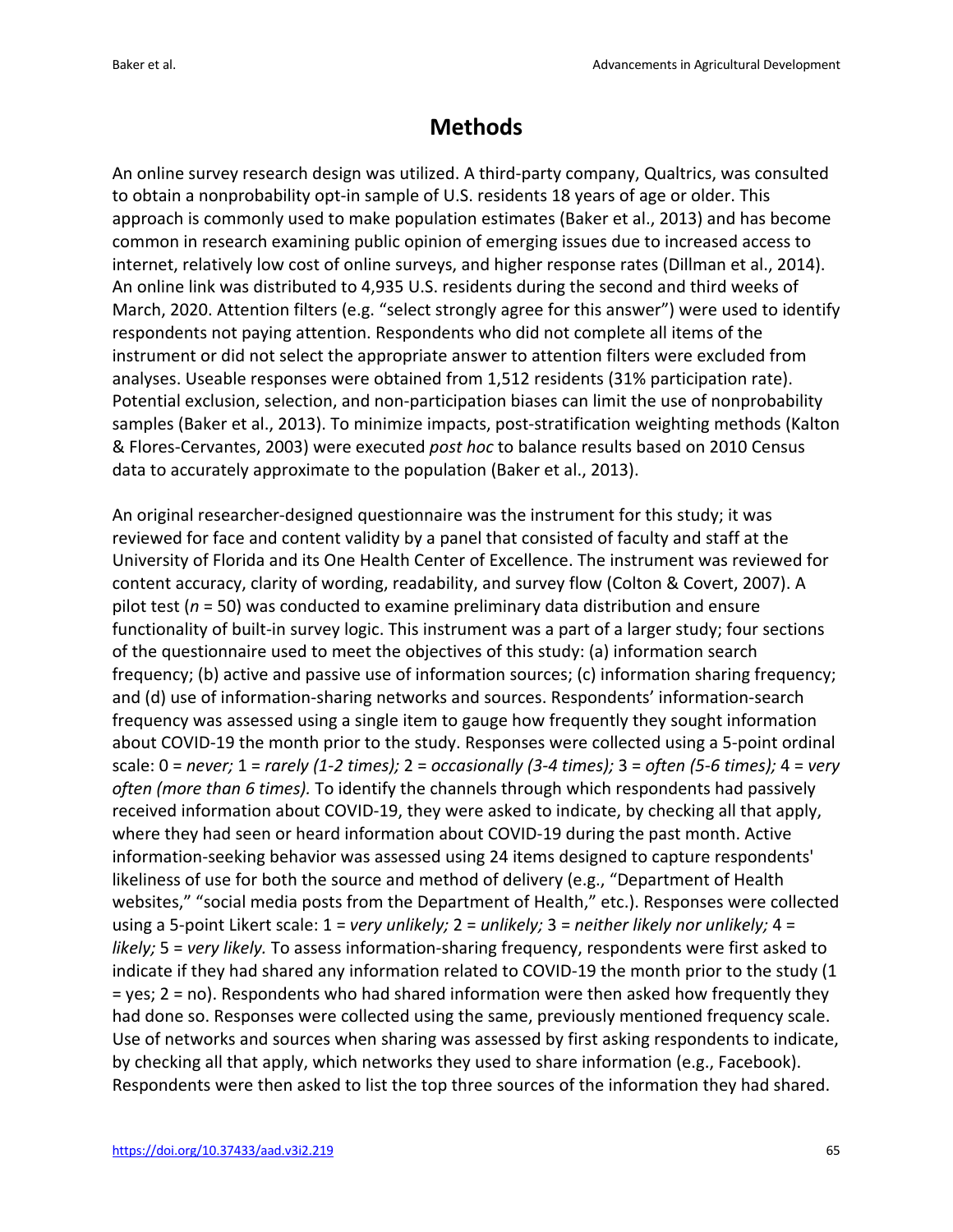Data were analyzed using the SPSS26. Analyses consisted of descriptive statistics (e.g., means, standard deviations, modes, frequencies, and percentages). Open-ended responses of the top three sources of information shared were analyzed in Excel using Glaser's constant comparative method (Glaser, 1965) to identify themes.

### **Findings**

#### **Passive Channels/Sources of Information**

In order to understand how the public found out about information related to COVID-19, it was important to understand the passive ways someone saw information about the virus in the early stages of the pandemic. The passive items were provided in a "check all that apply" format, with a mix of the most common sources and channels. Because a filter question for completing the survey was "have you heard of the coronavirus disease COVID-19?", all respondents had heard about COVID-19.

The largest percentage of people had heard or seen information about COVID-19 from conversations with friends or family members (*f* = 1,160; 76.7%), followed by national network television (*f* = 1,117; 73.9%), local TV news (*f* = 1,045; 69.1%), and general websites (*f* = 1,015; 67.2%). The least identified passive information sources were Twitter (*f* = 412, 27.2%), personal healthcare provider (*f* = 407, 26.9%), Instagram (*f* = 382, 25.2%), and TikTok (*f* = 149, 9.8%). Full results are in Table 1.

### **Table 1**

| Channel                                      |       | %     |
|----------------------------------------------|-------|-------|
| Conversations with friends or family members | 1,160 | 76.7% |
| National network TV news channels            | 1,117 | 73.9% |
| Local TV news channels                       | 1,045 | 69.1% |
| Websites                                     | 1,015 | 67.2% |
| National cable TV news channels              | 917   | 60.6% |
| Facebook                                     | 841   | 55.6% |
| Radio                                        | 617   | 40.8% |
| Conversations with work colleagues           | 579   | 38.3% |
| TV programs (not news)                       | 562   | 37.2% |
| Print newspaper                              | 506   | 33.4% |
| YouTube                                      | 456   | 30.2% |
| Twitter                                      | 412   | 27.2% |
| Personal healthcare provider                 | 407   | 26.9% |
| Instagram                                    | 382   | 25.2% |
| <b>TikTok</b>                                | 149   | 9.8%  |

*Channels Through Which Respondents Saw or Heard Information About COVID-19 in the Early Stages of the Pandemic (n = 1,512).*

*Note:* Responses were collected using a "check all that apply" multiple-response format, so percentages do not add up to 100%.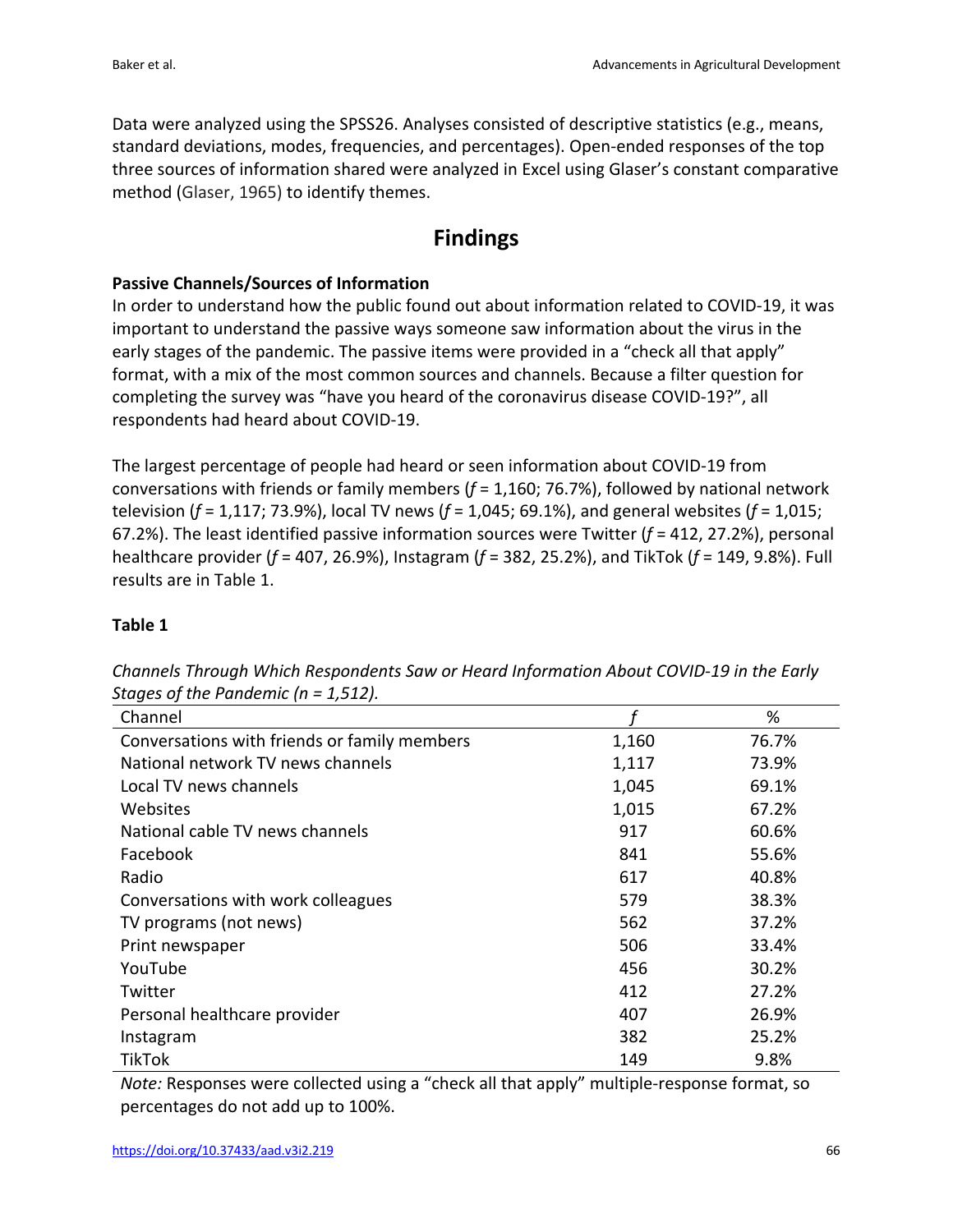#### **Active Sources/Channels of Information Used by The Public about COVID-19**

The next piece to fully understand how people received information about COVID-19 was to understand their active search for information. Researchers asked how often people actively sought information about COVID-19 over the month, i.e., late February through early March, 2020. The vast majority of people had actively searched for information related to COVID-19 (*f* = 1,431; 96.4%) to some extent, with the largest number of people searching very often for information (*f* = 626, 41.4%; see Table 2).

#### **Table 2**

*Respondents' Search Frequency for Information about COVID-19 in the Early Stages of the Pandemic (n = 1,512)*

| <b>Response Category</b>       |     | %    |
|--------------------------------|-----|------|
| Very often (more than 6 times) | 626 | 41.4 |
| Occasionally (3-4 times)       | 343 | 22.7 |
| Often (5-6 times)              | 276 | 18.3 |
| Rarely (1-2 times)             | 185 | 12.2 |
| Never                          | 81  | 5.4  |

Next, researchers sought to understand where respondents were searching for information. All respondents, including the 5.4% who indicated they had not searched for information in the month prior to the study, were asked to indicate the likelihood they would seek information related to COVID-19 from select sources/channels. The highest means for actively seeking information were all for national or international organizations' websites involved in health: Centers for Disease Control and Prevention (CDC) websites (*M* = 4.32, *SD* = .89), Department of Health (DOH) websites (*M* = 4.08, *SD* = .95), and the World Health Organization (WHO) website (*M* = 4.05, *SD* = 1.05; see Table 3). Respondents also identified their personal healthcare providers (*M* = 4.05, *SD* = 1.00) among the top sources they would most likely seek. The sources least likely to be used were social media from friends and family (*M* = 2.95, *SD* = 1.24), universities (*M* = 2.89, *SD* = 1.15), Extension systems (*M* = 2.86, *SD* = 1.22), and social media posts from work colleagues (*M* = 2.75, *SD* = 1.25; see Table 3).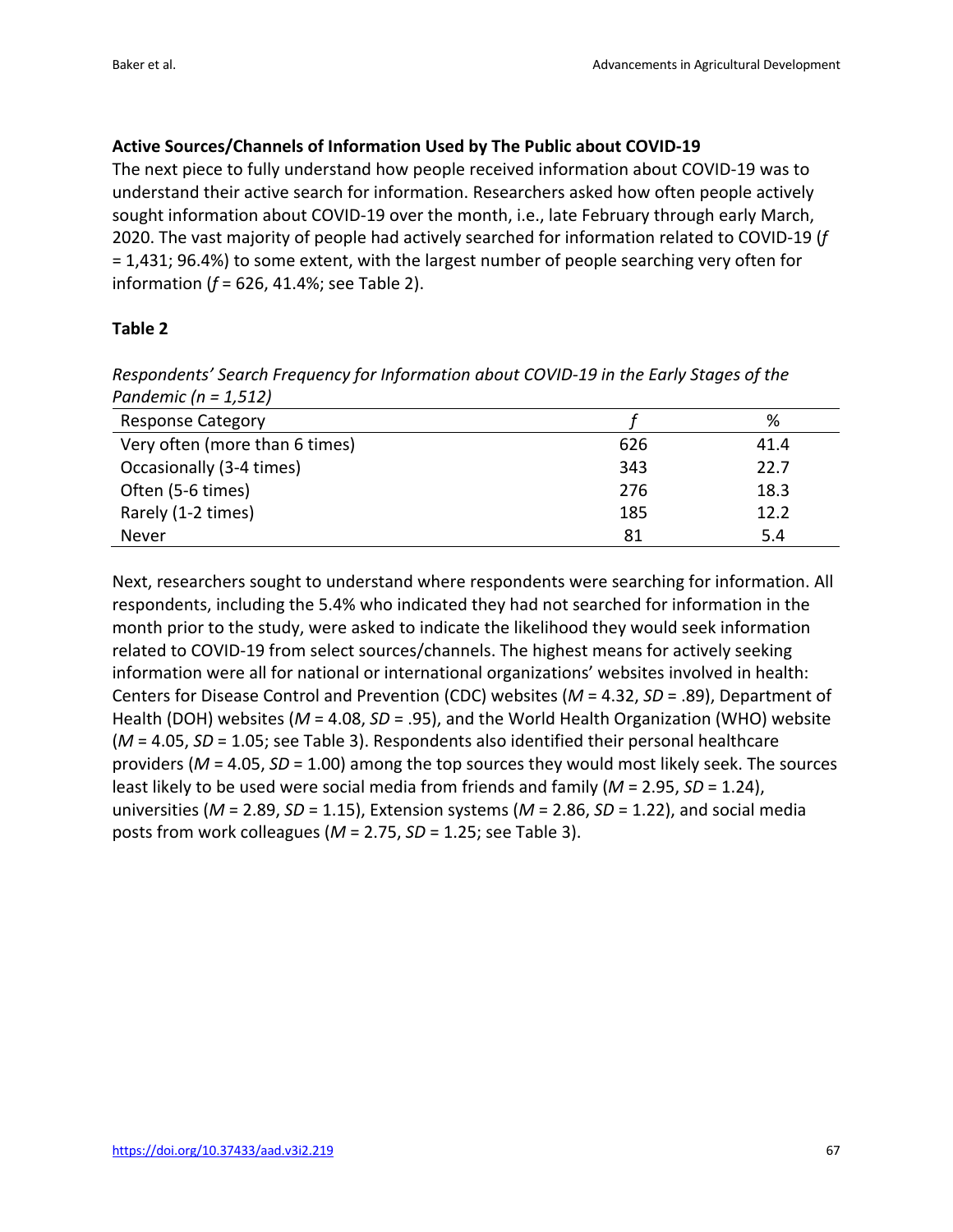#### **Table 3**

| Likeliness of Use of Sources for COVID-19 During the Early Stages of the Pandemic (n = 1,512) |  |  |
|-----------------------------------------------------------------------------------------------|--|--|
|                                                                                               |  |  |

|                                                                                                    | M    | <b>SD</b> |
|----------------------------------------------------------------------------------------------------|------|-----------|
| Centers for Disease Control and Prevention (CDC) websites                                          | 4.32 | 0.9       |
| Department of Health (DOH) websites                                                                | 4.08 | 1.0       |
| World Health Organization (WHO) website                                                            | 4.05 | 1.1       |
| Personal healthcare provider                                                                       | 4.05 | 1.0       |
| Social media posts from Centers from Disease Control and<br>Prevention (CDC)                       | 3.63 | 1.3       |
| Social media posts from the World Health Organization (WHO)                                        | 3.56 | 1.3       |
| Communication with friends or family members                                                       | 3.52 | 1.1       |
| National network TV news channels (ABC, CBS, NBC, etc.)                                            | 3.51 | 1.2       |
| Social media posts from the Department of Health (DOH)                                             | 3.47 | 1.2       |
| National cable TV news channels (Fox News, MSNBC, CNN, etc.)                                       | 3.42 | 1.3       |
| Internet news sources                                                                              | 3.40 | 1.2       |
| Other internet sources (e.g. WebMD)                                                                | 3.37 | 1.2       |
| Social media posts from national network TV news channels (ABC,<br>CBS, NBC, etc.)                 | 3.13 | 1.3       |
| Newspaper                                                                                          | 3.09 | 1.3       |
| Social media posts from national cable TV news channels (Fox<br>News, MSNBC, CNN, etc.)            | 3.09 | 1.3       |
| Social media posts from local TV news channels                                                     | 3.07 | 1.3       |
| Communication with colleagues                                                                      | 3.06 | 1.2       |
| Social media posts from friends or family                                                          | 2.95 | 1.2       |
| Universities                                                                                       | 2.89 | 1.2       |
| <b>State Extension systems</b>                                                                     | 2.86 | 1.2       |
| Social media posts from work colleagues                                                            | 2.75 | 1.3       |
| $A$ eta Bespenses were collected using a E-point Likert scale: 1 – verwunlikely: 2 – unlikely: 2 – |      |           |

*Note.* Responses were collected using a 5-point Likert scale: 1 = very unlikely; 2 = unlikely; 3 = neither likely nor unlikely; 4 = likely; 5 = very likely.

#### **How the Public Shared Information about COVID-19**

The next step in understanding information spread was to determine if people were sharing information about COVID-19 and, if so, how they were sharing information. Slightly more than two-thirds (*f* = 1,045; 69.2%) of respondents said they had shared information about COVID-19 in the month prior to this study (see Table 4). On average, respondents who indicated they had shared information about COVID-19 did so occasionally (*M* = 2.59, *SD* = 1.06).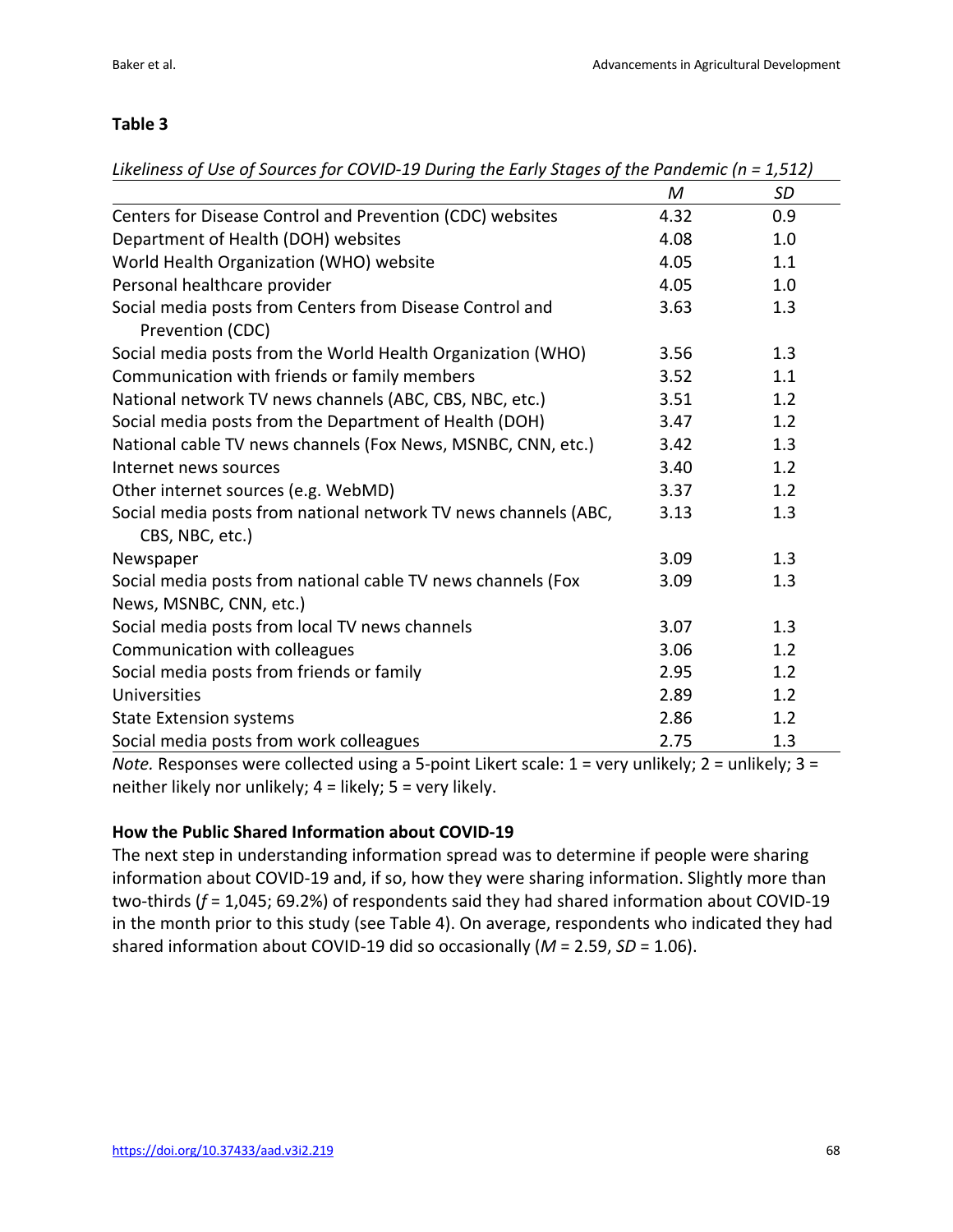### **Table 4**

*Frequency People Shared Information about COVID-19 in the First Month of the Pandemic (n = 1,045)*

| $+,-,-,-$                      |     |      |
|--------------------------------|-----|------|
| Item                           |     | %    |
| Very often (more than 6 times) | 289 | 27.6 |
| Often (5-6 times)              | 209 | 20.0 |
| Occasionally (3-4 times)       | 380 | 36.4 |
| Rarely (1-2 times)             | 167 | 15.9 |

When asked specifically what personal and social networks they used to share information, the majority of people said they used a form of personal communication (*n* = 831, 54.9%). The next highest percentage was for Facebook (*n* = 404, 26.7%), and the lowest was for TikTok (*n* = 44, 2.9%). Full results are in Table 5.

#### **Table 5**

*Personal and Social Networks Used to Share Information about COVID-19 with Others in Early Stage of Pandemic (n = 1,045)*

|                        |     | %     |
|------------------------|-----|-------|
| Personal communication | 831 | 54.9% |
| Facebook               | 404 | 26.7% |
| Twitter                | 155 | 10.3% |
| Instagram              | 148 | 9.8%  |
| YouTube                | 95  | 6.3%  |
| TikTok                 | 44  | 2.9%  |
| Other                  | 38  | 2.5%  |

Note. The "Other" category included WhatsApp, Snapchat, Reddit, Skype, Hangouts, and other forms of personal communication

The last step taken to understand how people shared information during the early stages of COVID-19 was to ask the 1,045 respondents who indicated they had shared information to list the top three sources they used to do so. Diversity in channels and sources shared were great (see Table 6). The largest number of people said they used the CDC or WHO (*f* = 679). The CDC and WHO had to be included in the same category because a large portion of people who said they used the CDC and WHO included these as one source in the form of CDC/WHO or similar instead of listing these as distinctly different sources. This was followed by news outlets (*f* = 435) and conversations with people (*f* = 412). A large number of sources in the middle range of use were highly specialized and ranged from social media (*f* = 246) and online sources (*f* = 148) to the government (*f* = 153) and doctors (*f* = 143). On the lower end were science and research (*f* = 22), blogs and maps/statistics (*f* = 12), email (*f* = 11), and religious sources (*f* = 7; see Table 6).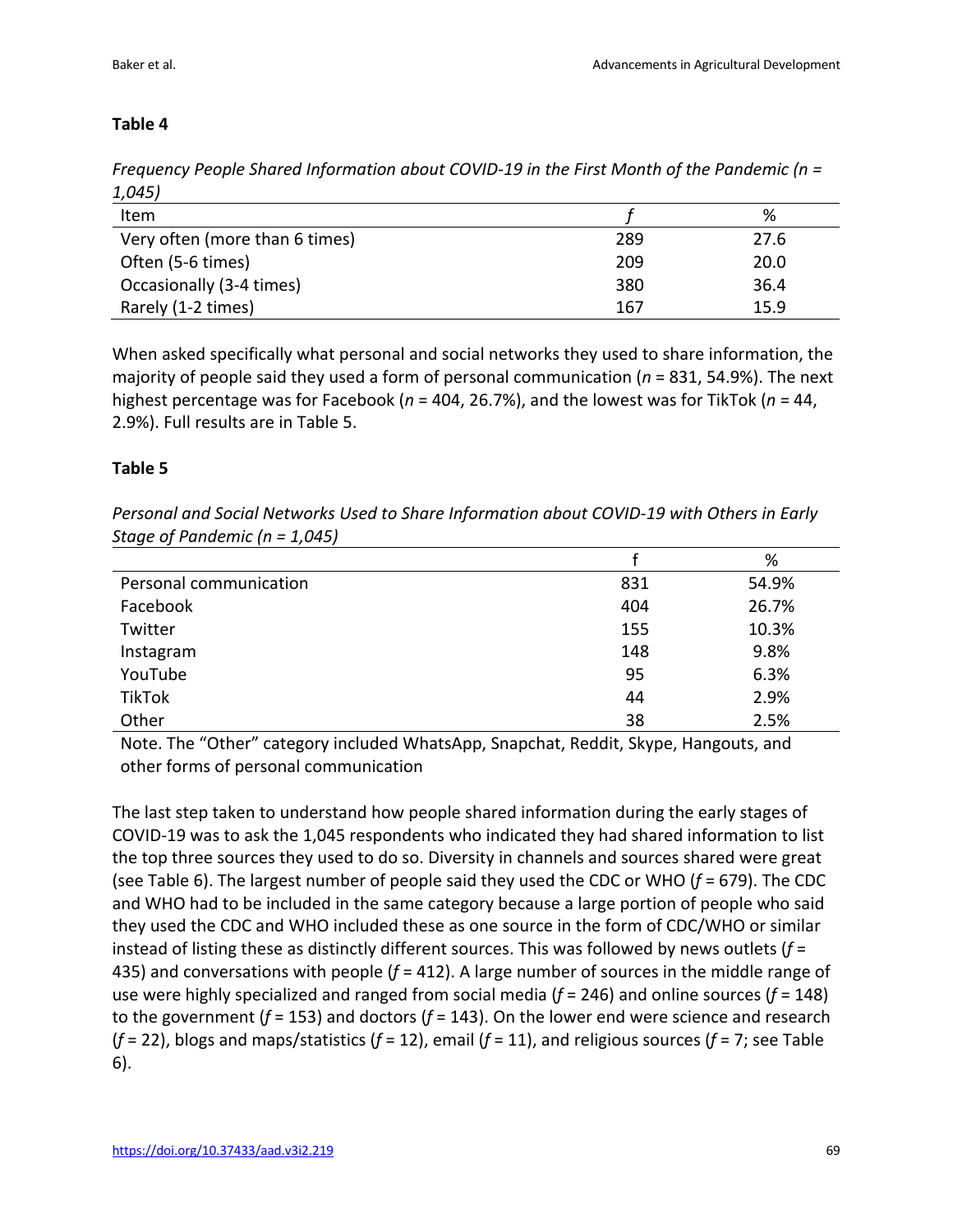### **Table 6**

*Open-ended Responses for Three Sources Used by Respondents Who Indicated They Had Shared Information about COVID-19 in the Early Stages of The Pandemic (n = 1,045)*  $\overline{\phantom{a}}$ 

| <b>Source Category</b>                     | <b>Examples of Answers</b>                                                | $f(\%)$    |
|--------------------------------------------|---------------------------------------------------------------------------|------------|
| CDC/WHO                                    | CDC website, CDC articles, News articles citing                           | 679 (65.0) |
|                                            | CDC/WHO, National Health Service, OMS                                     |            |
| <b>News Outlets</b>                        | ABC, NBC, Today Show, CBS, CBSN, CNBC, Fox,                               | 435 (41.6) |
|                                            | CNN, MSNBC, New York Times, Washington Post,                              |            |
|                                            | NPR, Media, Wall Street Journal, Huffington Post,                         |            |
|                                            | <b>Cable News</b>                                                         |            |
| Conversations with                         | Friends, family, colleagues, word of mouth, face                          | 412 (39.4) |
| People                                     | to face, with people with who have the virus                              |            |
| Social Media                               | Facebook, Instagram, Twitter, TikTok, Snapchat,                           | 246 (23.5) |
|                                            | YouTube, Memes                                                            |            |
| <b>Local News Sources</b>                  | Texas Tribune, WLWT, WTVA news, news story                                | 164 (15.8) |
|                                            | about local company testing sars meds on COVID,                           |            |
|                                            | local news on Facebook                                                    |            |
| Government                                 | Federal, State, health departments, Fauci,                                | 153 (14.6) |
|                                            | Surgeon General, FDA, county information,                                 |            |
|                                            | Homeland Security, public health, congress                                |            |
| <b>News</b>                                | <b>News</b>                                                               | 152 (14.5) |
| Online                                     | Internet, search engine results, business websites,                       | 148 (14.2) |
| Searches/Articles                          | research from internet, internet medical news                             |            |
|                                            | sites, alternative media, conservative websites                           |            |
| Doctors/Medical                            | Doctor, health care professional, health care                             | 143 (13.6) |
| Professionals                              | providers, care centers, nurses, hospitals, military                      |            |
|                                            | medic, Web MD, CMS, medical website, articles                             |            |
|                                            | written by medical experts                                                |            |
| Newspaper/Print<br>Sources                 | Newspapers, printed materials, magazines                                  | 76 (7.3)   |
| Podcasts/Radio                             | Podcasts, radio, Joe Rogan                                                | 64(6.1)    |
|                                            |                                                                           |            |
| News Aggregators/<br><b>Online Sources</b> | Apple News, Smart News, Bing, Tivi, Google,                               | 50 $(4.8)$ |
|                                            | Yahoo, Wikipedia, Forbes, uberfacts,<br>medium.com, Trenches World Report |            |
|                                            | Inside Edition, ESPN, Dr. Oz, TV (not news), beal                         | 48 (4.6)   |
| <b>Specialty Media</b><br>Outlets          | beats, famous people, PBS, Joe Rogan, Buzzfeed,                           |            |
|                                            | Chinese resident videos, special shows                                    |            |
| President                                  | President, Trump, President speeches, President                           | 39(3.7)    |
|                                            | press conferences                                                         |            |
|                                            |                                                                           |            |
| Phone                                      | Phone, phone alerts, smart phone, weather                                 | 32(3.1)    |
|                                            | channel app, community app, mobile news app,                              |            |
|                                            | texting, WhatsApp, next door app, video chat                              |            |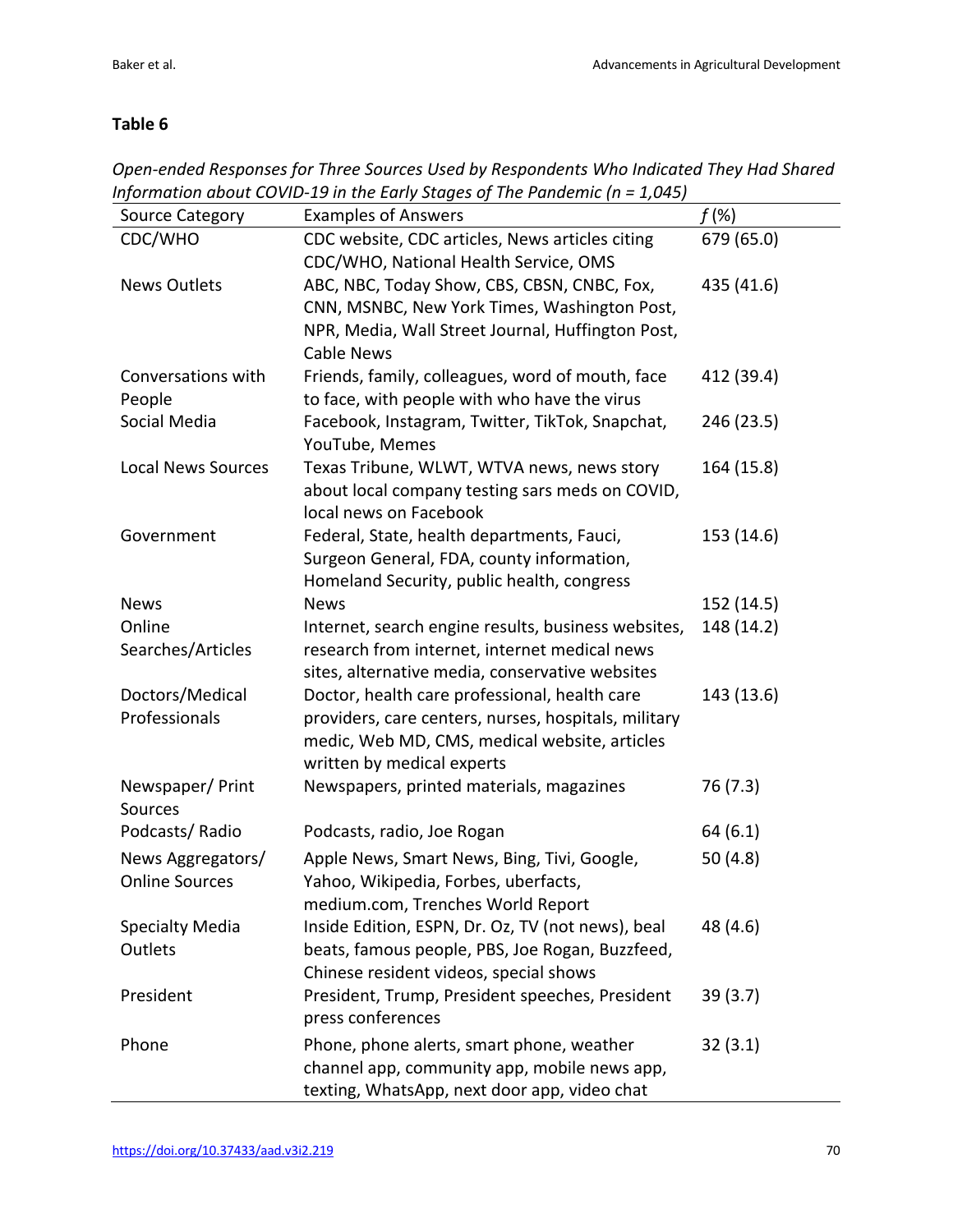| <b>Source Category</b>       | <b>Examples of Answers</b>                         | f (%)   |
|------------------------------|----------------------------------------------------|---------|
| Schools/University           | Classes, district website, district emails, school | 31(3.0) |
|                              | closing, teachers, education, live feed from       |         |
|                              | superintendent                                     |         |
| Science/Research             | Science, infectious disease experts, research,     | 22(2.1) |
|                              | experts, Epidemiologist on my college campus       |         |
| <b>International Sources</b> | BBC, Foreign News, UN website, Reuters             | 19(1.8) |
| Other                        | Common sense, business, USAUS, MSJD, ship          | 18(1.7) |
|                              | cruise information, strangers, trusted sources,    |         |
|                              | Amazon                                             |         |
| <b>Blog</b>                  | Blogs, Reddit, Zero Hedge, Daily Kos               | 12(1.1) |
| <b>COVID</b>                 | Coronavirus map, detected counties, coronavirus    | 12(1.1) |
| maps/information             | task force press conferences, updates,             |         |
|                              | information from other health officials not        |         |
|                              | related to White House or staff, virus trackers,   |         |
|                              | Worlometer website, numbers detected, number       |         |
|                              | died                                               |         |
| Email                        | Email                                              | 11(1.1) |
| Church/Religious             | Minister, church leaders, Christian tv news        | 7(0.1)  |
| Self                         | Myself                                             | 7(0.1)  |

### **Conclusions, Discussion, and Recommendations**

Both active and passive information-seeking behaviors among the American public early in COVID-19 were observed, as well as some key differences in the primary sources and channels of information when pursued actively versus consumed passively. These findings support Bates' (2005) recommendation to use multiple channels and sources to reach all audiences as part of an effective risk communication strategy. If members of the public were to actively seek information about COVID-19, they were more likely to do so from the websites of major national or international health organizations. While previous work indicated people found newspapers a more credible source during a crisis (Endsley et al., 2014), the results of the current study showed people were more likely to use online sources. With rapid changes occurring early in the COVID-19 pandemic, online sources may have been attractive to Americans due to the instantaneous nature of online channels and quickly updated crisis response information.

Respondents were not likely to actively seek information about COVID-19 from scientists, universities, and Extension systems directly, which provides further evidence for a need to work with health-focused organizations during a zoonotic disease outbreak. This also provides evidence that scientists and health communicators must move beyond using communication channels viewed only by people in academia. Effective science and health communication may also help a university or Extension program to establish a relationship before a public health crisis (Telg, 2019). Personal networks were also extremely important in the sharing process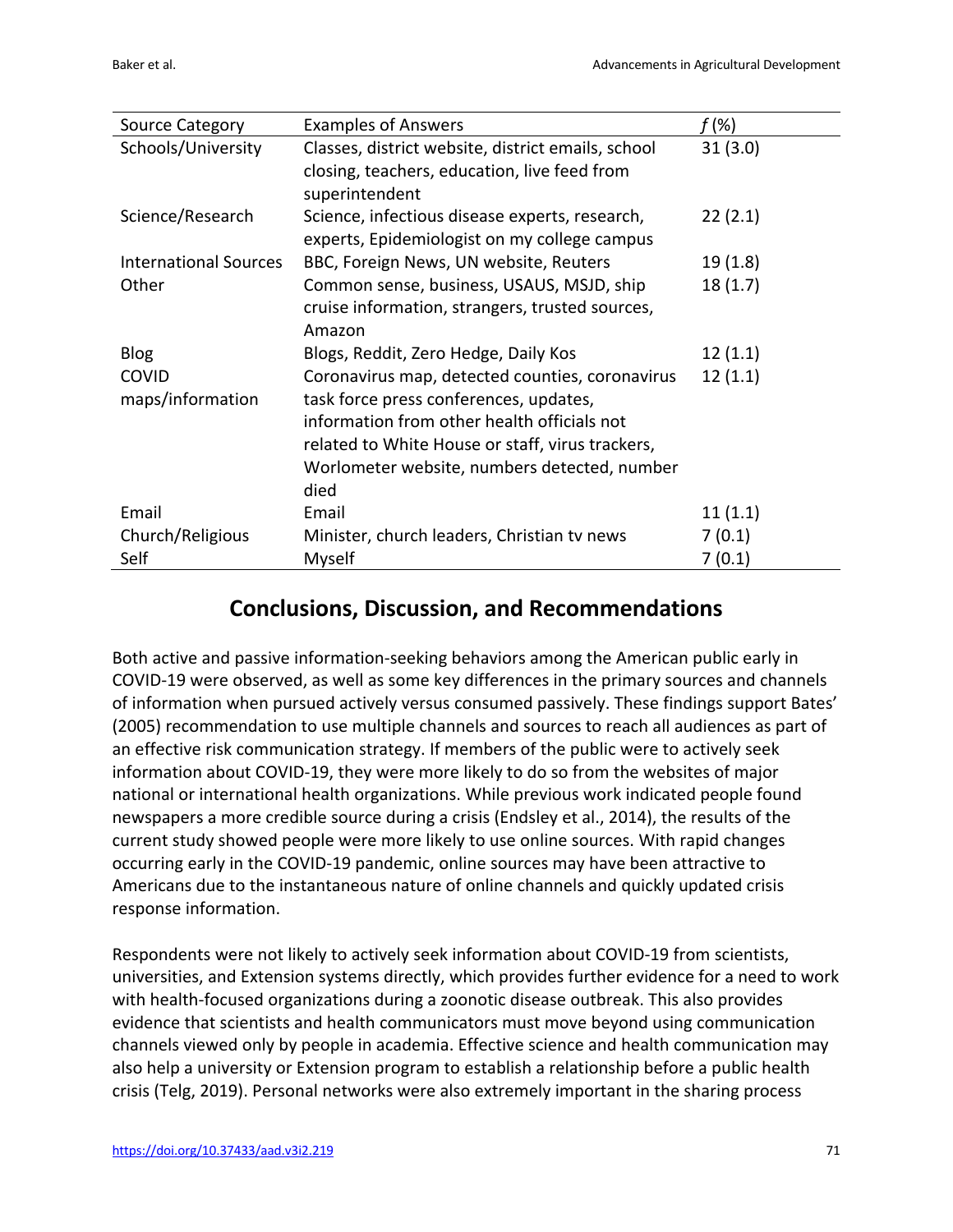among those who shared information in the early stages of the COVID-19 pandemic. This provides further support for the use of grassroots communication efforts for risk communication in the early stages of a pandemic. Though people indicated they eventually would seek information from national and international organizations' websites, these health organizations could have been on the forefront of communication if they were actively pushing information in the beginning stages of the pandemic. While social media channels received average to little consideration from people when they were in the passive or active search process, people indicated more use of personal communication, Facebook, Twitter, Instagram, YouTube, and TikTok when it came to sharing information about COVID-19. While only a small portion of people were using TikTok during the early stages of the pandemic, its emergence as a channel/source of information during this pandemic was rapid (Wang, 2020) and may indicate an emerging trend in its use for health communication messages in the future.

This work supports the continued use of Covello's (2003) best practices for communication in a public health crisis. Involving stakeholders as partners and listening to all parties involved will allow communicators to connect through personal networks, which were the most used active and passive channels in this study. Collaboration with other credible sources is also supported by this work, as the top active search channels/sources were all health-focused organizations. Scientists, universities, Extension programs, and communicators from many disciplines, including public health, science, and agriculture, will need to partner with health organizations in future zoonotic disease outbreaks.

Future research should investigate the trust of the public related to their primary and secondary passive and active sources of information to understand the role trust played in risk communication during COVID-19. Additionally, future research should explore the relationship between the public and popular sources of information, such as the CDC and WHO, to determine why people might react more positively to some sources compared to others. And lastly, research should be conducted to understand how these sources, channels, and behaviors changed throughout the pandemic.

## **Acknowledgments**

This research was funded by the University of Florida Institute of Food and Agricultural Sciences (UF/IFAS) Center for Public Issues Education in Agriculture and Natural Resources (PIE Center) and the UF/IFAS Office of the Dean for Research.

## **References**

American Journal of Managed Care Staff. (2021, January 1*). A timeline of COVID-19 developments in 2020.* https://www.ajmc.com/view/a-timeline-of-covid19 developments-in-2020

Baker, R., Brick, J. M., Bates, N.A., Battaglia, M., Couper, M.P., Dever, J. A., Gile, K. J., & Tourangeau, R. (2013). Report of the AAPOR task force on non-probability sampling.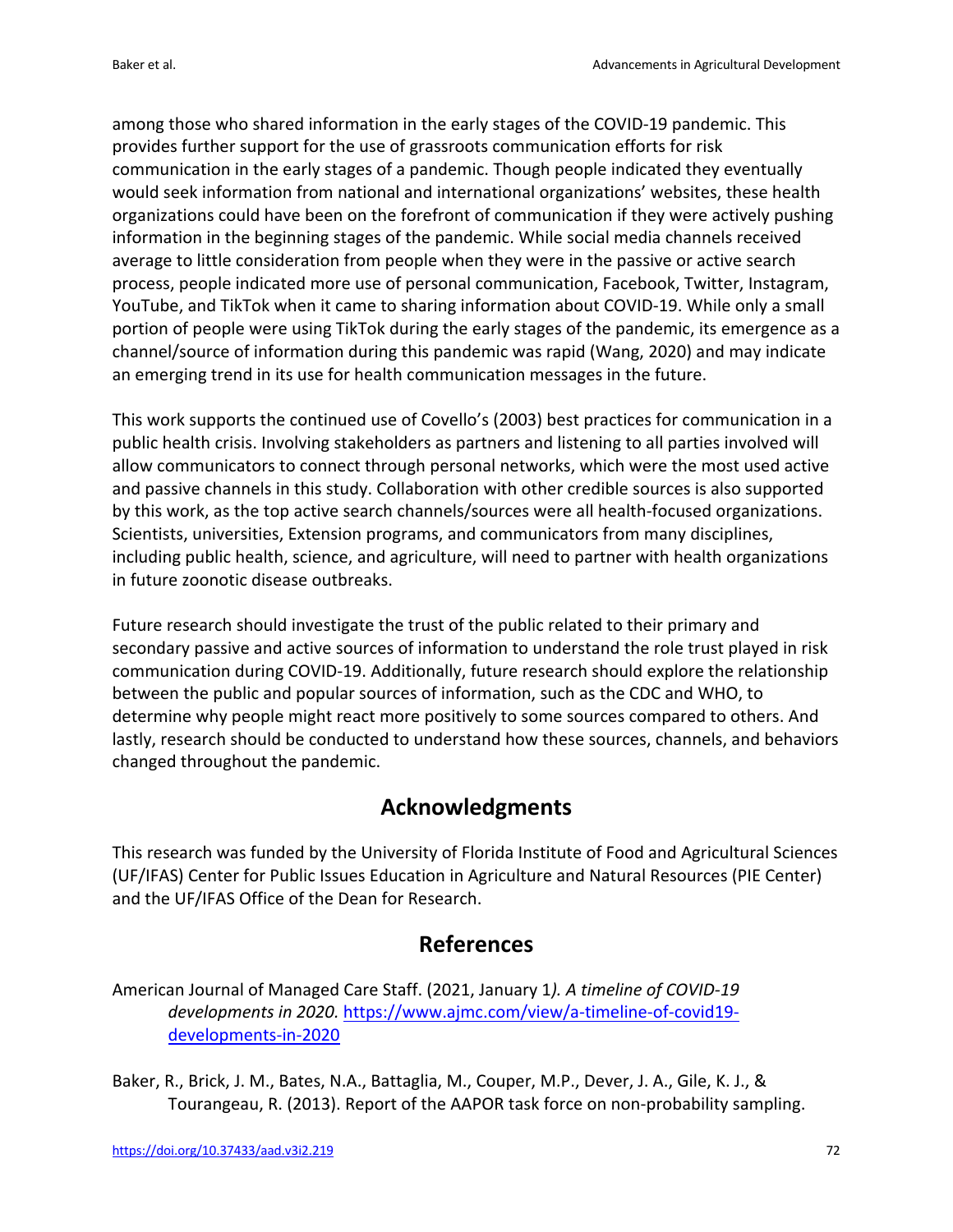*Journal of Survey Statistics and Methodology*. *1*(2), 90–143. https://doi.org/10.1093/jssam/smt008

- Bates, M. J. (2005). Berrypicking. In K.E. Fisher, S. Erdelez, & L. McKechnie (Eds.), *Theories of information behavior* (pp. 58-62*).* Information Today Inc*.*
- Brown, D. (2020). *World Health Organization joins TikTok to share 'reliable' coronavirus information*. Medical Press. https://medicalxpress.com/news/2020-03-world-healthtiktok-reliable-coronavirus.html
- Chan, A. K. M., Nickson, C. P., Rudolph, J. W., Lee, A., & Joynt, G. M. (2020). Social media for rapid knowledge dissemination: Early experience from the COVID-19 pandemic. *Anaesthesia*, 75, 1579-1582. https://doi.org/10.1111/anae.15057
- Clements, J. M. (2020). *Knowledge and behaviors toward COVID-19 among U.S. residents during the early days of the pandemic: Cross-sectional questionnaire*. JMIR Public Health & Surveillance, *6*(2), e19161. https://doi.org/10.2196/19161
- Colton, D., & Covert, R. (2007). *Designing and constructing instruments for social research and evaluation*. Jossey-Bass.
- Covello, V. T. (2003). Best practices in public health risk and crisis communication. *Journal of Health Communication*, 8(S1), 5–8. https://doi.org/10.1080/713851971
- Covello, V., & Sandman, P. M. (2001). Risk communication: Evolution and revolution. In A. Wolbarst, (Ed.)*, Solutions to an Environment in Peril* (pp. 164-178). John Hopkins University Press. https://www.psandman.com/articles/covello.htm
- Dillman, D. A., Smyth, J. D., Christian, L. M. (2014). *Internet, phone, mail and mixed-mode surveys: The tailored design method* (4th ed.). John Wiley
- Endsley, T., Wu, Y., & Reep, J. (2014, May 18-21)*. The source of the story: Evaluating the credibility of crisis information sources*. [Paper presentation]. ISCRAM 2014 Conference Proceedings - 11th International Conference on Information Systems for Crisis Response and Management (160–164), University Park, Pennsylvania, USA. http://idl.iscram.org/files/endsley/2014/475\_Endsley\_etal2014.pdf
- Glaser, B. (1965). The constant comparative method of qualitative analysis. *Social Problems*, *12*(4), 436–445. https://doi.org/10.2307/798843
- Kahlor, L., Dunwoody, S., Griffin, R. J., & Neuwirth, K. (2006). Seeking and processing information about impersonal risk. *Science Communication, 28*(2), 163–194. https://doi.org/10.1177/1075547006293916